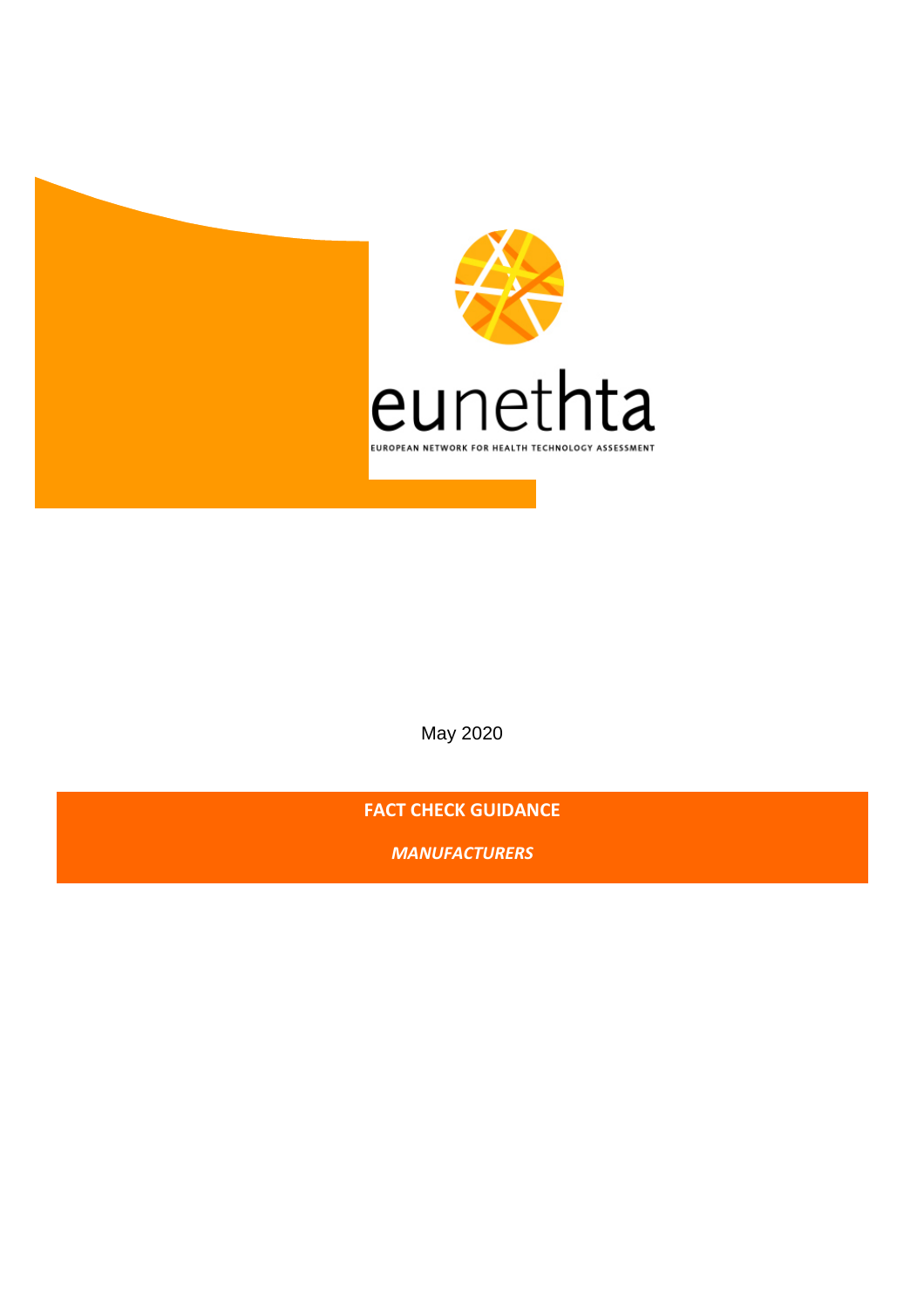## **TABLE OF CONTENTS**

|  | 1 OBJECTIVE OF THIS FACTUAL ACCURACY CHECK GUIDANCE DOCUMENT  3 |  |
|--|-----------------------------------------------------------------|--|
|  |                                                                 |  |
|  |                                                                 |  |
|  |                                                                 |  |
|  |                                                                 |  |

# **VERSION HISTORY**

|      |               | <b>History</b>                                                                   |
|------|---------------|----------------------------------------------------------------------------------|
| V1.0 | December 2018 | <b>Fact Check Guidance</b><br>Document<br>Publically available since May<br>2020 |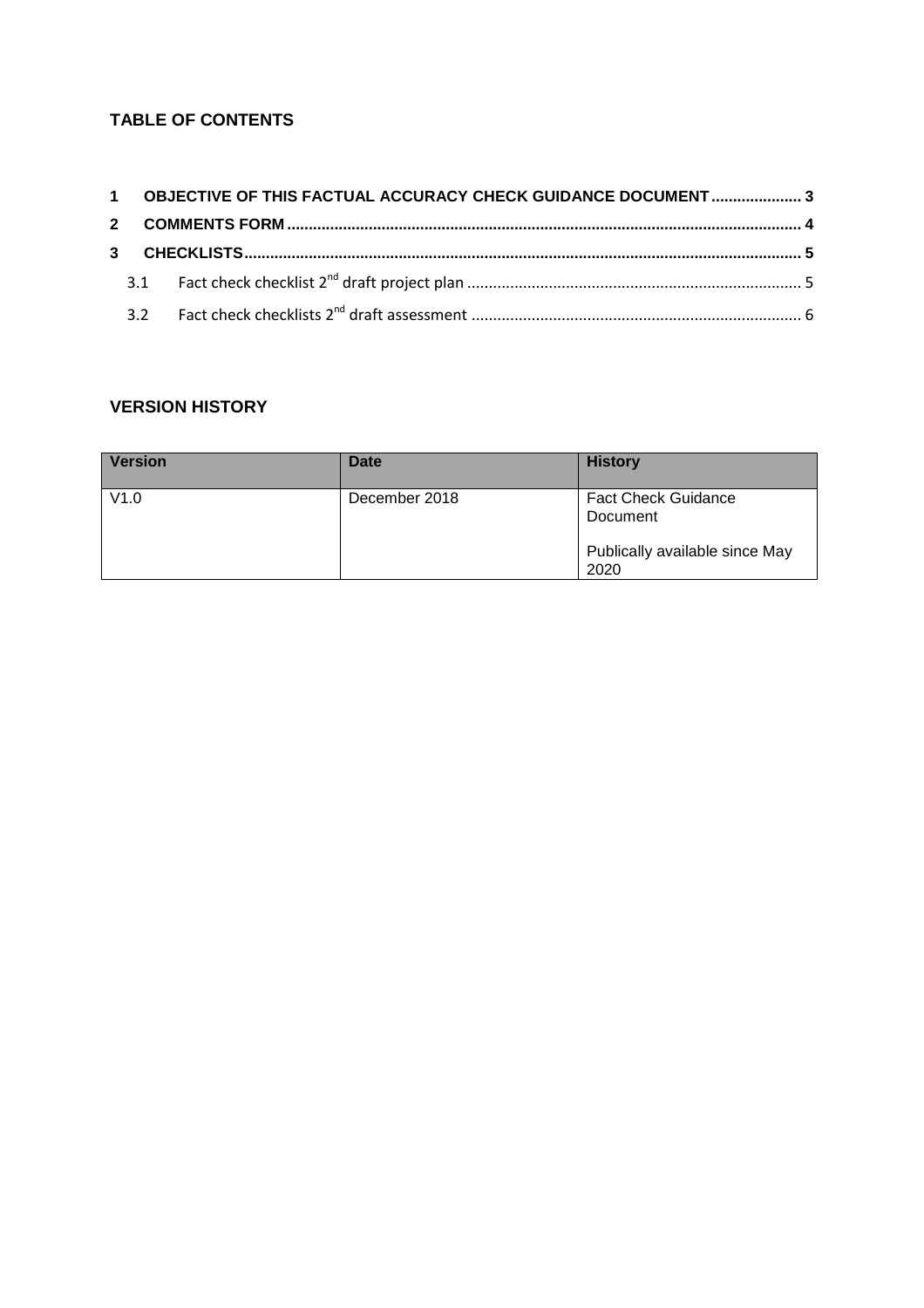### **1 OBJECTIVE OF THIS FACTUAL ACCURACY CHECK GUIDANCE DOCUMENT**

This factual accuracy check guidance document is targeted at manufacturers who are willing to be involved in an Other Technologies EUnetHTA Assessment (Joint or Collaborative Assessment) within Joint Action 3, in which the factual accuracy check is conducted. This document includes the comments form, fact check checklist for the second draft project plan and the second draft assessment. The document describes the processes and the timelines.

In Joint Action 3 the factual accuracy check is optional. Each Authoring Team decides whether they want to have a factual accuracy check. Such checks have been conducted in almost all Other Technologies EUnetHTA Assessments in JA3 so far (either for the draft project plan or for the draft assessment or both).

The factual accuracy check takes place in parallel with external review of the draft project plan and the draft assessment report and takes 5 calendar days. Comments submitted after the deadline or in a different format will not be considered.

The purpose of a fact check is to highlight any errors or inaccuracies with the factual content of the draft project plan or draft assessment that are related to the technologies under assessment (including technologies of competitors). The manufacturer is asked to check whether the information presented for the technologies under assessment (including technologies of competitors) is complete and correct. Any comments affecting the interpretation of data (data presentation, description and conclusions of the report) are considered outside the scope of a fact check. Please follow the guidance/checklist as presented in section 3.

Only comments within the scope of a factual accuracy check will be considered and answered by the Authoring Team. Comments that, according to EUnetHTA, do not belong to a factual accuracy check, will not be considered nor answered by the Authoring Team. The comments made by the manufacturer and the answers of the Authoring Team to the comments will be published on the EUnetHTA website at the same time EUnetHTA publishes the final project plan or final assessment report.

One person needs to sign a Confidentiality Agreement form on behalf of the company prior to the consulting period. The project manager of the respective assessment sends and collects the form. The manufacturers are given notice of the upcoming consulting period in advance. The project manager of the respective assessment informs the manufacturer about the timelines, sends the drafts and collects the comments form.

For further questions or comments you can reach out to the project management team of WP4 Other Technologies (eunethta@aihta.at).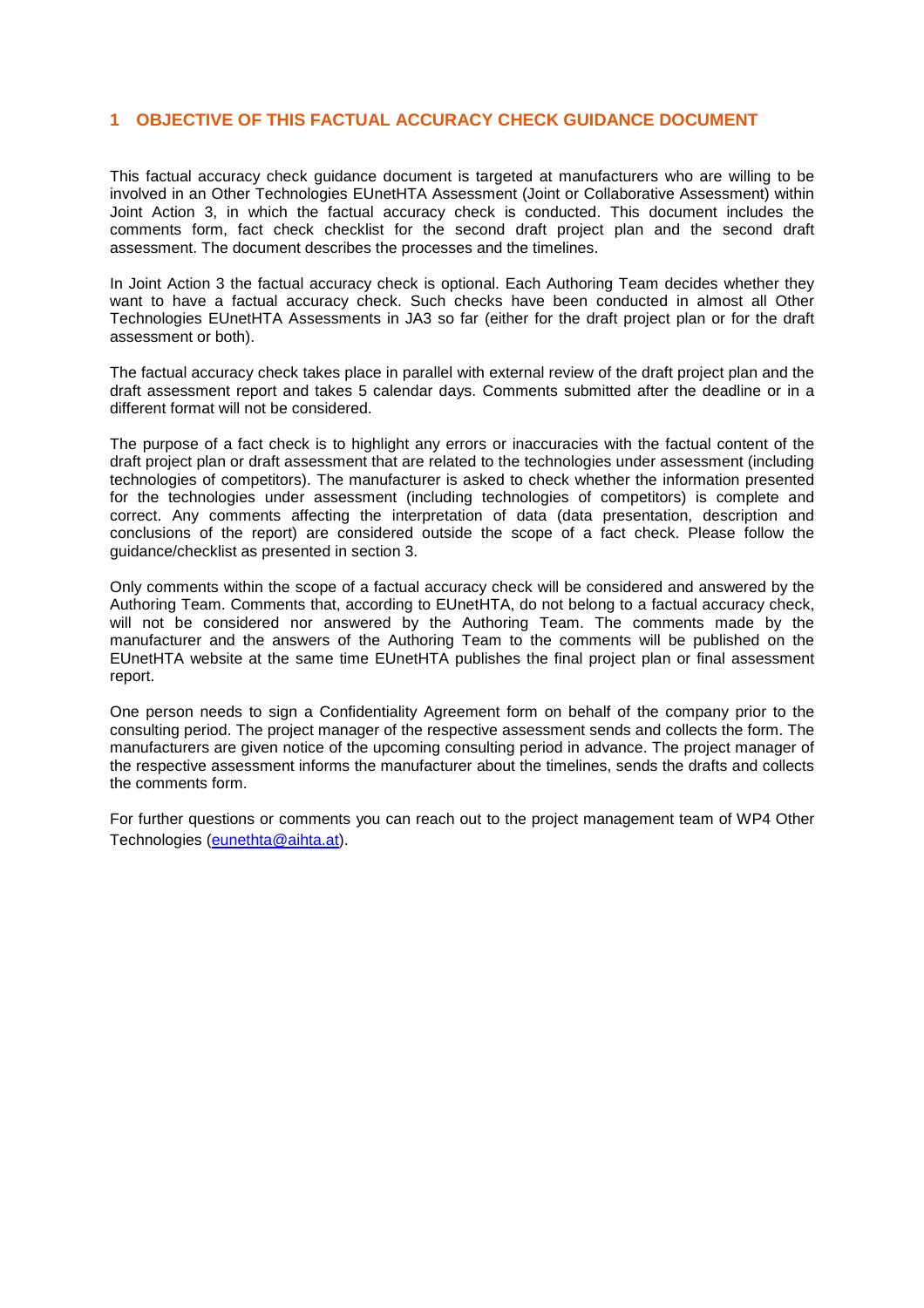### **2 COMMENTS FORM**



**EUnetHTA JA3 WP4 - Other technologies, Identifyer, assessment title Comments form for manufacturers – Fact Check** 

#### **Comments should be submitted not later than Weekday DD/MM/YYYY**

#### Please use this form for submitting your comments to the project manager: **e-mail address**

- 1. Please use the checklist for fact check and follow the instruction provided via e-mail when checking the document.
- 2. Please put each new comment in a new row.
- 3. Please insert the page number and section number to which your comment applies.
- 4. Please provide a description of your comment as specific as possible and provide a suggestion for amendment.
- 5.All comments (either on your own product or on the product of a competitor) must be validated by published sources (full reference).
- 6. Please **do not** comment on typos or wording as long as they do not lead to inaccuracy.

**All comments will be formally responded to in a combined document that will be published on the EUnetHTA website, company names disclosed. Comments that are outside the scope of a fact check are neither considered nor answered by the authors.** 

| <b>Comment from</b><br>Insert your<br>company's<br>  name | Page<br>number | Line or<br>section<br>number | Description of factual inaccuracy and proposed amendment<br>Please insert each new comment in a new row. | <b>Character of comment</b><br>• 'major' $a=1$<br>$\bullet$ 'minor' <sup>b</sup> = 2<br>• 'linguistic' <sup>c</sup> =3<br>Please indicate your choice by writing the according number in<br>this field, e.g. for major choose "1". | Authors' reply |
|-----------------------------------------------------------|----------------|------------------------------|----------------------------------------------------------------------------------------------------------|------------------------------------------------------------------------------------------------------------------------------------------------------------------------------------------------------------------------------------|----------------|
|                                                           |                |                              |                                                                                                          |                                                                                                                                                                                                                                    |                |
|                                                           |                |                              |                                                                                                          |                                                                                                                                                                                                                                    |                |
|                                                           |                |                              |                                                                                                          |                                                                                                                                                                                                                                    |                |
|                                                           |                |                              |                                                                                                          |                                                                                                                                                                                                                                    |                |

Please add extra rows as needed.

<sup>1</sup> a "major": the comment points to a highly relevant aspect and a thorough answer is expected from the author(s)

b "minor": the comment does not necessarily have to be answered in a detailed manner

c"linguistic": grammar, wording, spelling or comprehensibility, only if they lead to inaccuracy.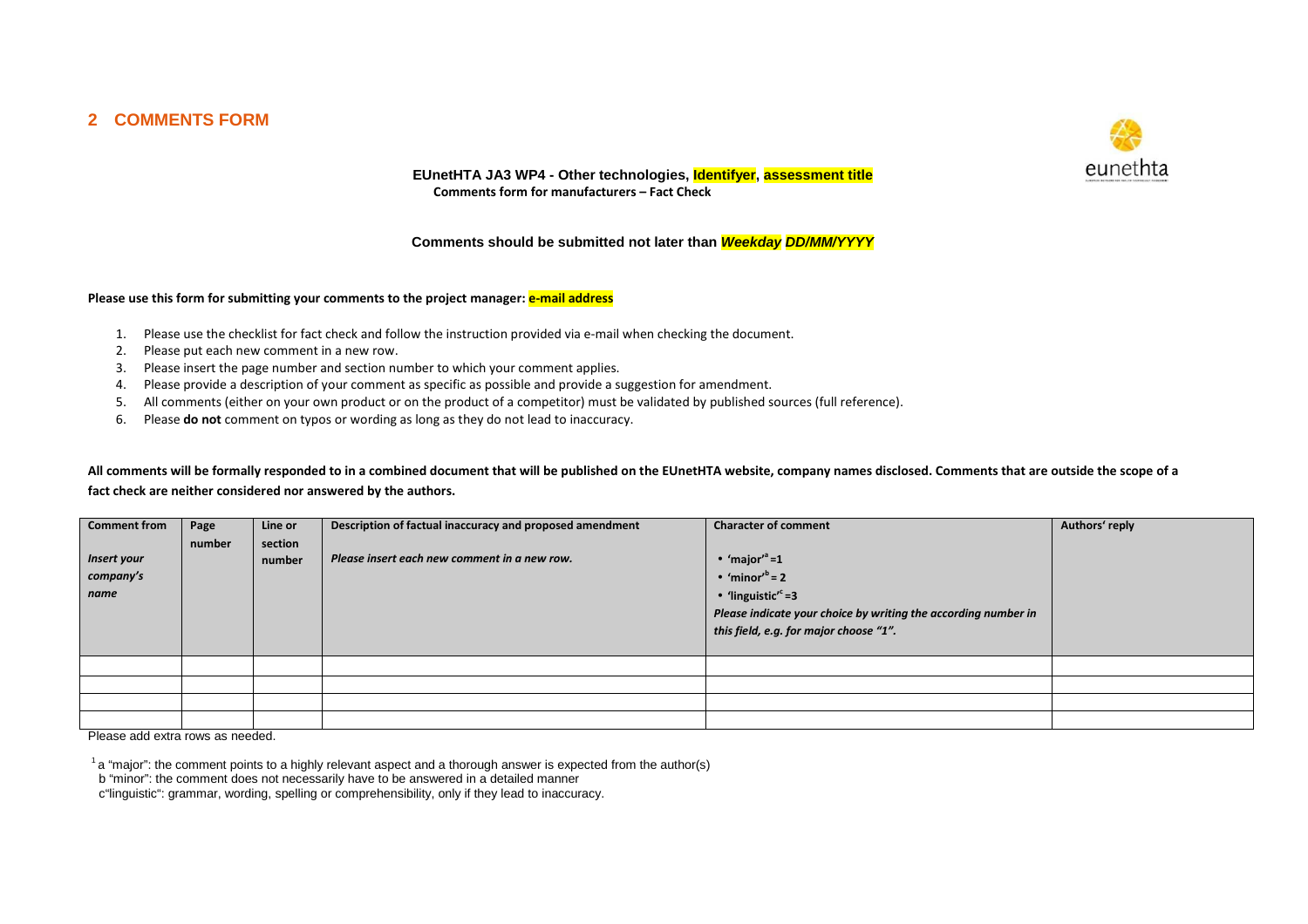## **3 CHECKLISTS**

### **3.1 Fact check checklist 2nd draft project plan**

Please use the checklist to make sure that only fact check related aspects are considered. Please comment *in the comments form* if you have identified any errors or inaccuracies.

All comments (either on your own product or on the product of a competitor) must be validated by published sources (full reference).

The purpose of a fact check is to highlight any errors or inaccuracies with the factual content of the document that are related to the technologies under assessment (including technologies of competitors). The manufacturer is asked to check whether the information presented for the technologies under assessment (including technologies of competitors) is complete and correct.

Any comments affecting the interpretation of data (data presentation, description and conclusions of the report) are considered outside the scope of a fact check and will not be answered by the author.

| Question                                                                                                                                                                                           | <b>Checked</b> |
|----------------------------------------------------------------------------------------------------------------------------------------------------------------------------------------------------|----------------|
| Are relevant manufacturers missing in the list of project stakeholders (i.e.<br>companies producing the technology under assessment)?                                                              |                |
| Do the authors describe the intervention/technology under assessment correctly?                                                                                                                    |                |
| Are relevant CE marked products missing in the description of the intervention?                                                                                                                    |                |
| Are products without CE mark/ with expired CE mark listed in the description of the<br>intervention?                                                                                               |                |
| Does your product have market authorization for the indication under assessment?                                                                                                                   |                |
| Is the product name/ trademark of your product mentioned correctly? Do the<br>authors refer to the correct version of your product (i.e. the version that is available<br>on the European market)? |                |